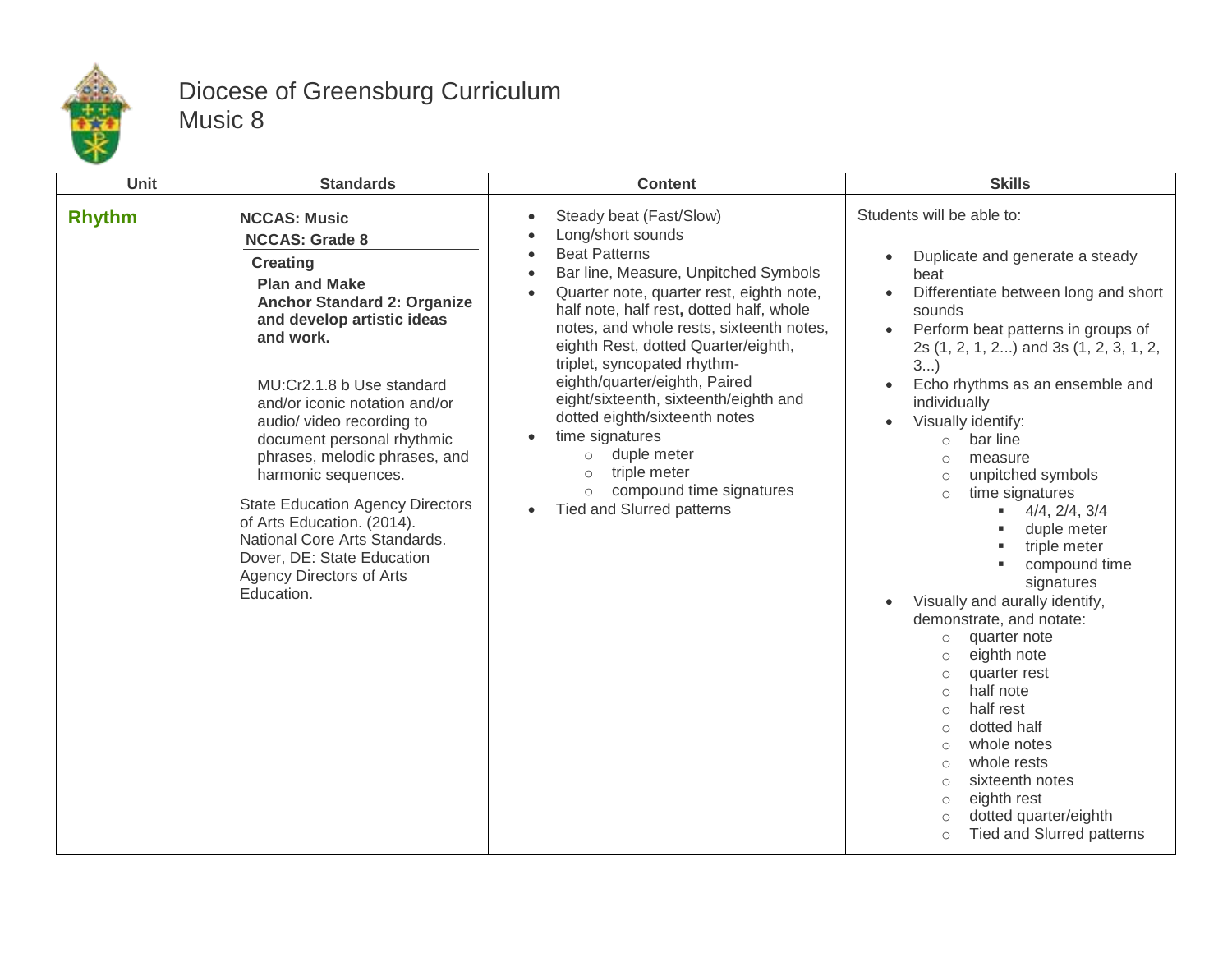| Unit          | <b>Standards</b>                                                                                                                                                                                                                                                                                                                                                                                                                                                                                                                                                                                                                                                                                                                                                                                                                | <b>Content</b>                                                                                                                                                                                                                 | <b>Skills</b>                                                                                                                                                                                                                                                                                                                                                                                                                                                                                                                                                                                                                                                                                                                                                                                                       |
|---------------|---------------------------------------------------------------------------------------------------------------------------------------------------------------------------------------------------------------------------------------------------------------------------------------------------------------------------------------------------------------------------------------------------------------------------------------------------------------------------------------------------------------------------------------------------------------------------------------------------------------------------------------------------------------------------------------------------------------------------------------------------------------------------------------------------------------------------------|--------------------------------------------------------------------------------------------------------------------------------------------------------------------------------------------------------------------------------|---------------------------------------------------------------------------------------------------------------------------------------------------------------------------------------------------------------------------------------------------------------------------------------------------------------------------------------------------------------------------------------------------------------------------------------------------------------------------------------------------------------------------------------------------------------------------------------------------------------------------------------------------------------------------------------------------------------------------------------------------------------------------------------------------------------------|
|               |                                                                                                                                                                                                                                                                                                                                                                                                                                                                                                                                                                                                                                                                                                                                                                                                                                 |                                                                                                                                                                                                                                | Triplet, Syncopated<br>$\circ$<br>Rhythm-<br>eighth/quarter/eighth<br>Paired eighth/sixteenth,<br>$\circ$<br>sixteenth/eighth and dotted<br>eighth/sixteenth notes                                                                                                                                                                                                                                                                                                                                                                                                                                                                                                                                                                                                                                                  |
| <b>Melody</b> | <b>NCCAS: Music</b><br><b>NCCAS: Grade 8</b><br><b>Creating</b><br><b>Evaluate and Refine</b><br>Anchor Standard 3: Refine and<br>complete artistic work.<br>MU:Cr3.1.8 a Evaluate their own<br>work by selecting and applying<br>criteria including appropriate<br>application of compositional<br>techniques, style, form, and use<br>of sound sources.<br>Performing<br>Analyze<br><b>Anchor Standard 4: Select,</b><br>analyze, and interpret artistic<br>work for presentation.<br>MU:Pr4.2.8 b When analyzing<br>selected music, sight- read in<br>treble or bass clef simple<br>rhythmic, melodic, and/or<br>harmonic notation.<br><b>State Education Agency Directors</b><br>of Arts Education. (2014).<br>National Core Arts Standards.<br>Dover, DE: State Education<br><b>Agency Directors of Arts</b><br>Education. | High/low sounds<br>Pitch<br>Melodic patterns<br><b>Staff</b><br>Treble clef notes<br>Bass clef notes<br>Major and minor<br>Accidentals<br>Major scales<br>Key signatures<br><b>Minor Scales</b><br><b>Minor Key Signatures</b> | Students will be able to:<br>Differentiate between high and low<br>$\bullet$<br>sounds.<br>Sing matching pitch individually and<br>$\bullet$<br>as a group.<br>Visually identify, perform, and<br>notate melodic patterns individually<br>and in a variety of groups:<br>SO MI LA DO RE<br>$\circ$<br>Octave DO SO LA<br>$\circ$<br><b>FATI</b><br>$\circ$<br>Visually identify:<br>staff<br>$\circ$<br>treble clef notes on the staff<br>$\circ$<br>bass clef notes on the staff<br>$\circ$<br>accidentals<br>$\circ$<br>key signatures<br>$\bigcirc$<br>Differentiate between major and<br>$\bullet$<br>minor tonalities<br>Perform:<br>$\bullet$<br>music in major key<br>$\circ$<br>signatures<br>major scales<br>$\circlearrowright$<br>minor scales<br>$\circ$<br>music in minor key<br>$\circ$<br>signatures |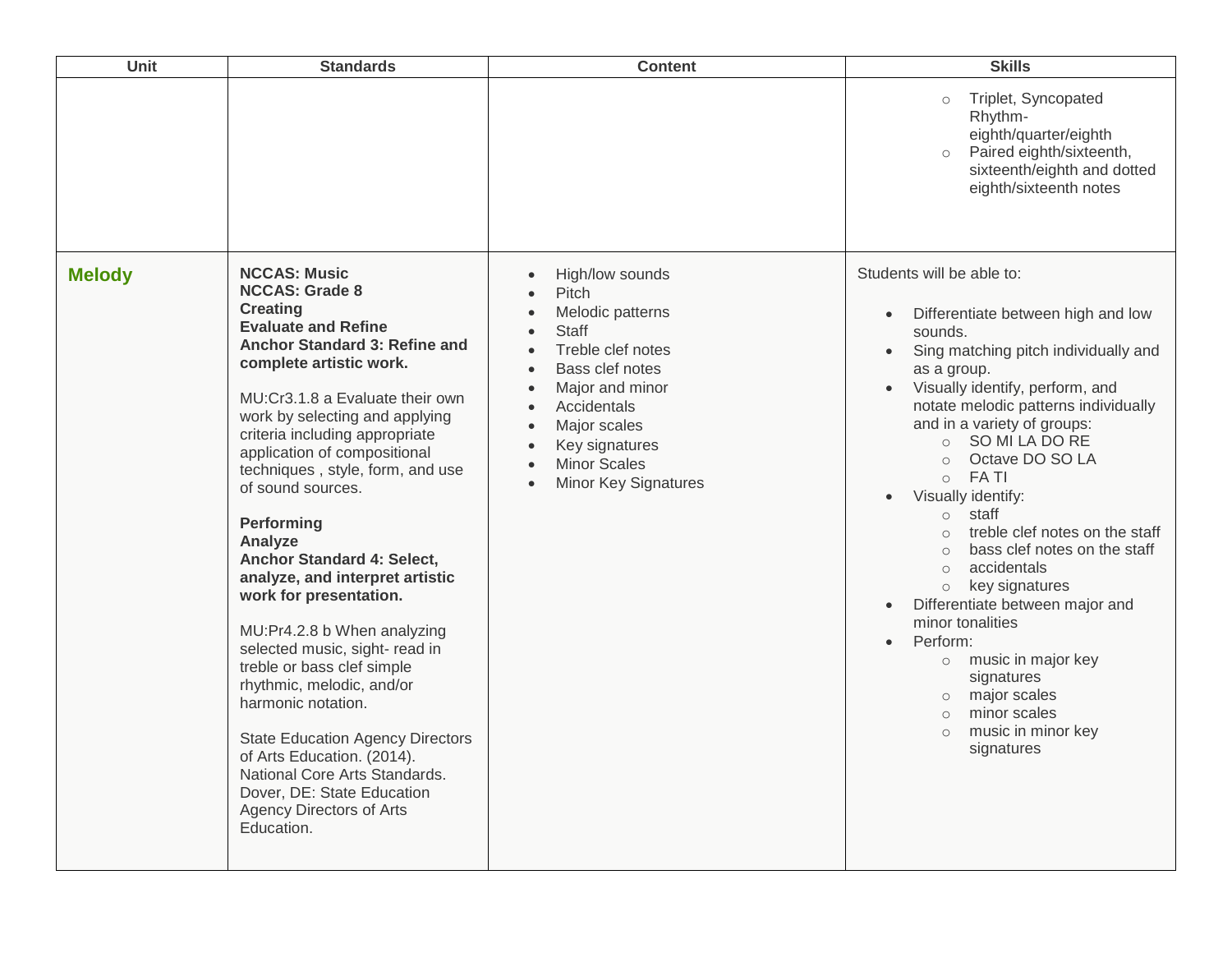| Unit              | <b>Standards</b>                                                                                                                                                                                                                                                                                                                                                                                                                                                                                                                                                                                                                                                                                                                                                                                                                                                      | <b>Content</b>                                                                                                                                                                                                                                                                                                                                                                                                                                                                          | <b>Skills</b>                                                                                                                                                                                                                                                                                                                                                                                                                                                                                                                                                                                                                                                                                                                                                                               |
|-------------------|-----------------------------------------------------------------------------------------------------------------------------------------------------------------------------------------------------------------------------------------------------------------------------------------------------------------------------------------------------------------------------------------------------------------------------------------------------------------------------------------------------------------------------------------------------------------------------------------------------------------------------------------------------------------------------------------------------------------------------------------------------------------------------------------------------------------------------------------------------------------------|-----------------------------------------------------------------------------------------------------------------------------------------------------------------------------------------------------------------------------------------------------------------------------------------------------------------------------------------------------------------------------------------------------------------------------------------------------------------------------------------|---------------------------------------------------------------------------------------------------------------------------------------------------------------------------------------------------------------------------------------------------------------------------------------------------------------------------------------------------------------------------------------------------------------------------------------------------------------------------------------------------------------------------------------------------------------------------------------------------------------------------------------------------------------------------------------------------------------------------------------------------------------------------------------------|
| <b>Expression</b> | <b>NCCAS: Music</b><br><b>NCCAS: Grade 8</b><br><b>Responding</b><br>Analyze<br><b>Anchor Standard 7: Perceive</b><br>and analyze artistic work<br>MU:Re7.2.8 a Compare how<br>the elements of music and<br>expressive qualities relate to<br>the structure within programs of<br>music.<br>Interpret<br><b>Anchor Standard 8: Interpret</b><br>intent and meaning in artistic<br>work.<br>MU:Re8.1.8 a Support personal<br>interpretation of contrasting<br>programs of music and explain<br>how creators' or performers'<br>apply the elements of music<br>and expressive qualities, within<br>genres, cultures, and historical<br>periods to convey expressive<br>intent.<br><b>State Education Agency Directors</b><br>of Arts Education. (2014).<br>National Core Arts Standards.<br>Dover, DE: State Education<br><b>Agency Directors of Arts</b><br>Education. | Loud/soft sounds<br>$\bullet$<br>Fast/slow sounds<br>$\bullet$<br>Forte/piano<br>$\bullet$<br>Crescendo/decrescendo<br>$\bullet$<br>Accents<br>$\bullet$<br>Cues<br>$\bullet$<br>Mood<br>$\bullet$<br>Accelerando<br>$\bullet$<br>Ritardando<br>$\bullet$<br>Mezzo piano<br>$\bullet$<br>Mezzo forte<br>$\bullet$<br>Pianissimo<br>$\bullet$<br>Fortissimo<br>$\bullet$<br>Articulation<br>$\bullet$<br>Expressive Italian terms<br>$\bullet$<br>Music of various cultures<br>$\bullet$ | Students will be able to:<br>Identify and demonstrate musical<br>$\bullet$<br>contrasts<br>loud/soft<br>$\circ$<br>fast/slow<br>$\circ$<br>forte/piano<br>$\circ$<br>crescendo/decrescendo<br>$\circ$<br>accents<br>$\circ$<br>expressive Italian terms<br>$\circ$<br>(adagio, presto, etc.)<br>Respond to a conductor<br>Perform in an ensemble and<br>$\bullet$<br>individually<br>Interpret mood or emotion through<br>listening or singing<br>Visually and Aurally identify and<br>$\bullet$<br>demonstrate:<br>accelerando<br>$\circ$<br>ritardando<br>$\circ$<br>mezzo piano<br>$\circ$<br>mezzo forte<br>$\circ$<br>pianissimo<br>$\circ$<br>fortissimo<br>$\circ$<br>articulation (staccato,<br>$\circ$<br>legato, etc.)<br>Recognize and identify the music of<br>various cultures |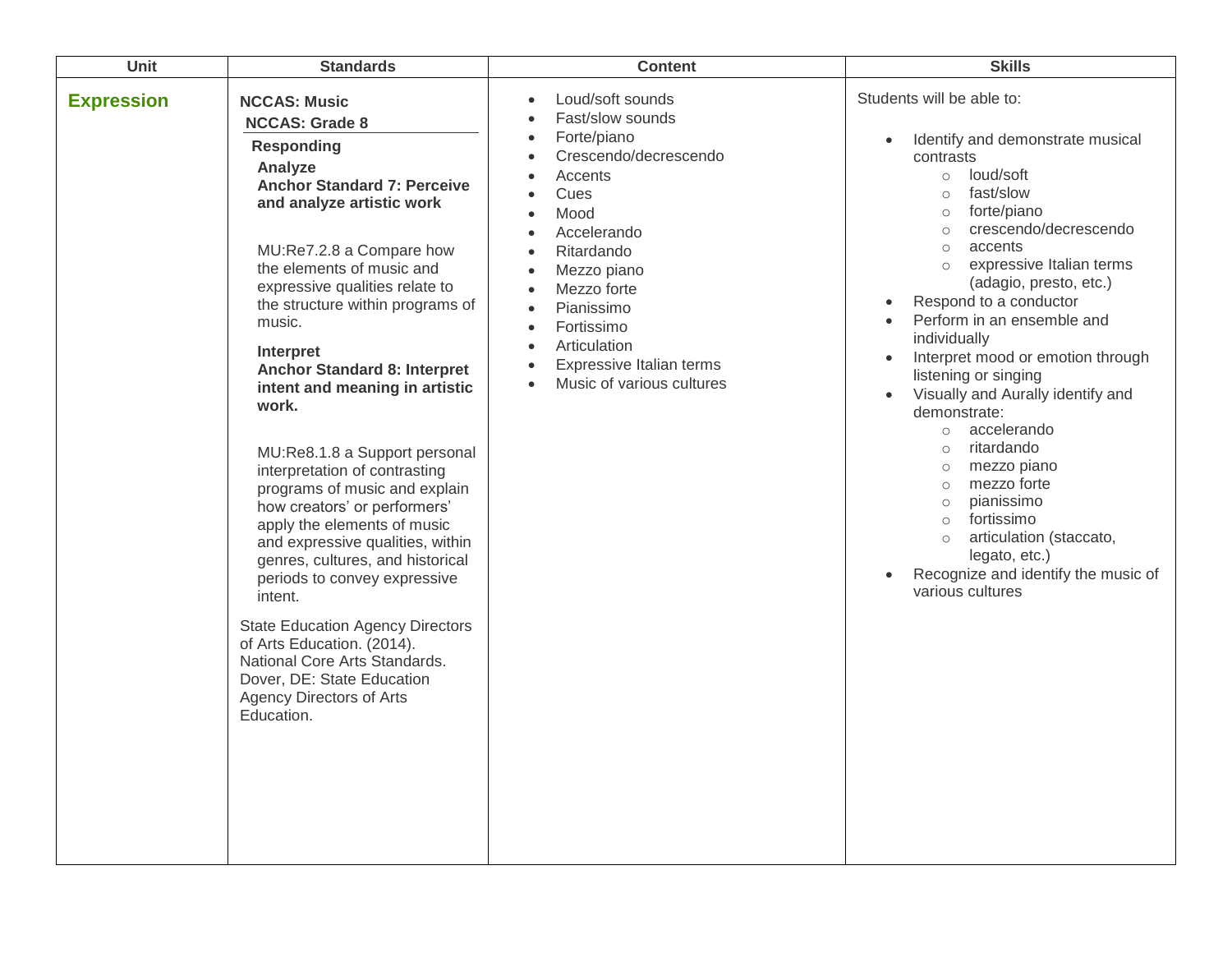| Unit                  | <b>Standards</b>                                                                                                                                                                                                                                                                                                                                                                                                                                                                                                                                                                                                                                                                                                                                                                                                              | <b>Content</b>                                                                                                                                                                                                                                       | <b>Skills</b>                                                                                                                                                                                                                                                                                                                                                                                                                                                                                                                                                                                                                                                                                                                                                                                 |
|-----------------------|-------------------------------------------------------------------------------------------------------------------------------------------------------------------------------------------------------------------------------------------------------------------------------------------------------------------------------------------------------------------------------------------------------------------------------------------------------------------------------------------------------------------------------------------------------------------------------------------------------------------------------------------------------------------------------------------------------------------------------------------------------------------------------------------------------------------------------|------------------------------------------------------------------------------------------------------------------------------------------------------------------------------------------------------------------------------------------------------|-----------------------------------------------------------------------------------------------------------------------------------------------------------------------------------------------------------------------------------------------------------------------------------------------------------------------------------------------------------------------------------------------------------------------------------------------------------------------------------------------------------------------------------------------------------------------------------------------------------------------------------------------------------------------------------------------------------------------------------------------------------------------------------------------|
| <b>Harmony/Timbre</b> | <b>NCCAS: Music</b><br><b>NCCAS: Grade 8</b><br><b>Creating</b><br>Imagine<br><b>Anchor Standard 1: Generate</b><br>and conceptualize artistic<br>ideas and work.<br><b>Enduring Understanding:</b><br>The creative ideas, concepts,<br>and feelings that influence<br>musicians' work emerge<br>from a variety of sources.<br><b>Essential Question(s): How</b><br>do musicians generate<br>creative ideas?<br>MU:Cr1.1.8 a Generate<br>rhythmic, melodic and<br>harmonic phrases and<br>harmonic accompaniments<br>within expanded forms<br>(including introductions,<br>transitions, and codas) that<br>convey expressive intent.<br><b>State Education Agency Directors</b><br>of Arts Education. (2014).<br>National Core Arts Standards.<br>Dover, DE: State Education<br><b>Agency Directors of Arts</b><br>Education. | Different uses of the voice<br>$\bullet$<br>Instrument families<br><b>Environmental sounds</b><br>$\bullet$<br>Relationships between music and<br>$\bullet$<br>science<br>CFG triads<br>$\bullet$<br>Music with three independent parts<br>$\bullet$ | Students will be able to:<br>Differentiate between and use<br>different voices: sing, speak,<br>whisper, shout<br>Play and explore various classroom<br>instruments<br>Recognize sounds produced from<br>environmental sounds, vocal<br>projection, and musical instruments<br>Explore and distinguish sounds<br>produced by the body and rhythm<br>instruments<br>Visually and aurally identify the<br>families of:<br>classroom instruments<br>$\circ$<br>wood<br>×,<br>metal<br>drum<br>shaker<br>٠<br>orchestra<br>$\circ$<br>strings<br>٠<br>woodwinds<br>brass<br>percussion<br>$\blacksquare$<br>Discover the relationships between<br>$\bullet$<br>music and science<br>Create and perform:<br>$\bullet$<br>$\circ$ triads in CFG<br>music with three<br>$\circ$<br>independent parts |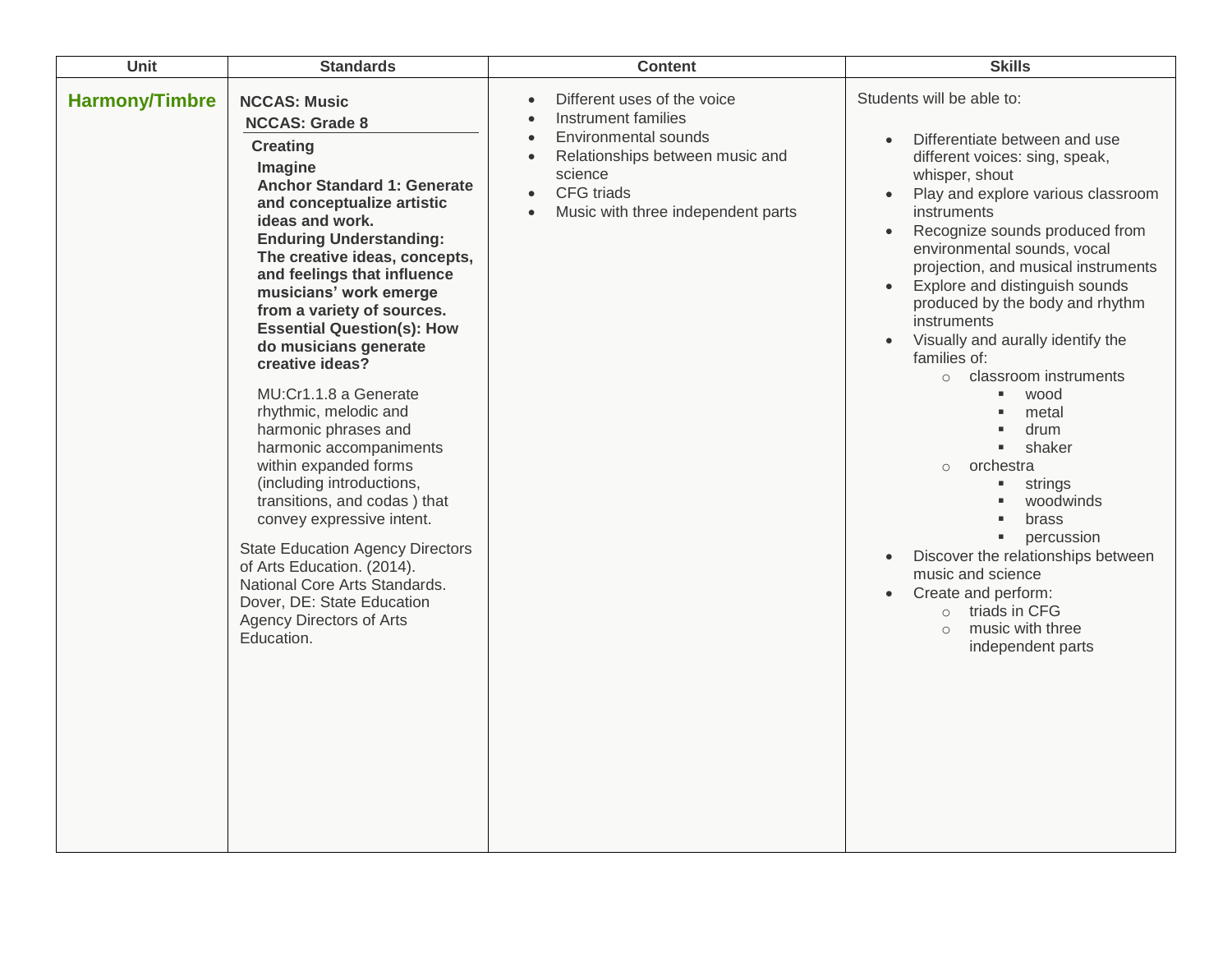| Unit                   | <b>Standards</b>                                                                                                                                                                                                                                                                                                                                                                                                                                                                                                               | <b>Content</b>                                                                                                                                                                                                                                                                                                        | <b>Skills</b>                                                                                                                                                                                                                                                                                                                                                                                                                                                                                                                                                                              |
|------------------------|--------------------------------------------------------------------------------------------------------------------------------------------------------------------------------------------------------------------------------------------------------------------------------------------------------------------------------------------------------------------------------------------------------------------------------------------------------------------------------------------------------------------------------|-----------------------------------------------------------------------------------------------------------------------------------------------------------------------------------------------------------------------------------------------------------------------------------------------------------------------|--------------------------------------------------------------------------------------------------------------------------------------------------------------------------------------------------------------------------------------------------------------------------------------------------------------------------------------------------------------------------------------------------------------------------------------------------------------------------------------------------------------------------------------------------------------------------------------------|
| <b>Form</b>            | <b>NCCAS: Music</b><br><b>NCCAS: Grade 8</b><br>Performing<br>Analyze<br>Anchor Standard 4: Select,<br>analyze, and interpret artistic<br>work for presentation.<br>MU:Pr4.2.8 a Compare the<br>structure of contrasting pieces<br>of music selected for<br>performance, explaining how<br>the elements of music are used<br>in each.<br><b>State Education Agency Directors</b><br>of Arts Education. (2014).<br>National Core Arts Standards.<br>Dover, DE: State Education<br><b>Agency Directors of Arts</b><br>Education. | Echo songs<br>$\bullet$<br>Phrases<br>AB form<br>$\bullet$<br>Same/different musical phrases<br>$\bullet$<br>ABA form<br>$\bullet$<br>Repeat sign<br>Double bar line<br>D.C. al Fine<br>Fine<br>$\bullet$<br>First and second endings<br>$\bullet$<br>Canon<br>$\bullet$<br>Theme and variation<br>$\bullet$<br>Rondo | Students will be able to:<br>Sing echo songs<br>$\bullet$<br>Identify musical phrases that are the<br>same and different<br>Experience songs in AB form<br>Visually and/or Aurally demonstrate:<br>Same/different musical<br>$\circ$<br>phrases<br>Song in AB form<br>$\circ$<br>Songs in ABA form<br>$\circ$<br>Repeat sign<br>$\circ$<br>Double bar line<br>$\circ$<br>D.C. al Fine<br>$\circ$<br>Fine<br>$\circ$<br>First and second endings<br>$\circ$<br>Canon<br>$\circ$<br>Theme and variation<br>$\circ$<br>Rondo<br>$\circ$<br>Perform phrases with 8-10<br>$\bullet$<br>measures |
| <b>History/Liturgy</b> | <b>NCCAS: Music</b><br><b>NCCAS: Grade 8</b><br><b>Connecting</b><br><b>Anchor Standard 10: Relate</b><br>artistic ideas and works with<br>societal, cultural, and historical<br>context to deepen<br>understanding<br>MU:Cn10.1.8a Demonstrate how<br>interests, knowledge, and skills<br>relate to personal choices and<br>intent when creating, performing,<br>and responding to music.<br><b>Anchor Standard 11:</b><br><b>Synthesize and relate</b><br>knowledge and personal                                             | Music from diverse cultures and<br>$\bullet$<br>historical periods<br>Catholic liturgical and traditional music<br>$\bullet$<br>Audience and performance etiquette<br>$\bullet$<br>Composers<br>$\bullet$                                                                                                             | Students will be able to:<br>Experience music from diverse<br>$\bullet$<br>cultures and historical periods<br>Sing a repertoire of Catholic<br>liturgical and traditional music<br>Practice audience and performance<br>$\bullet$<br>etiquette<br>Identify composers in conjunction<br>with history class                                                                                                                                                                                                                                                                                  |